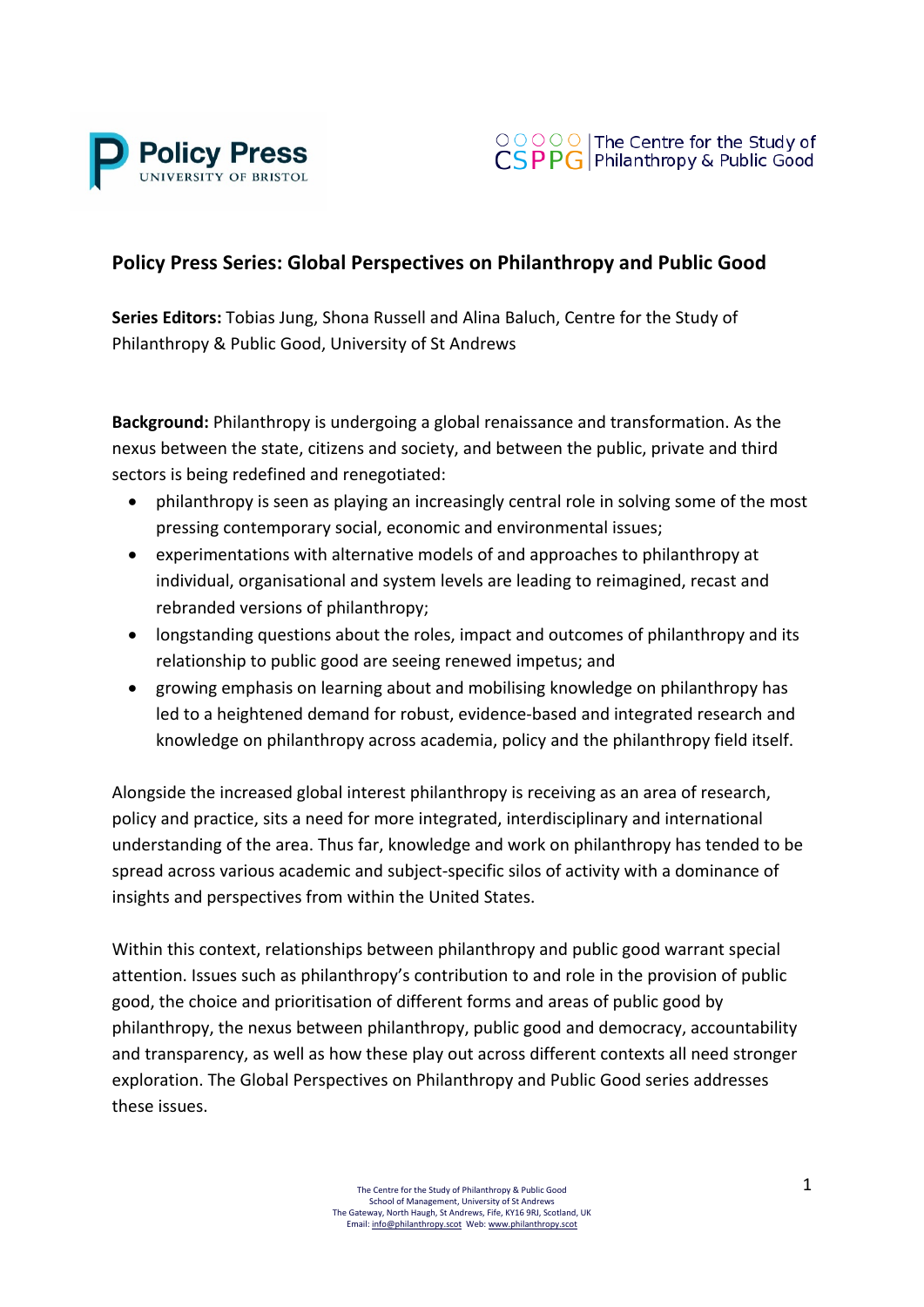**Aims:** The Global Perspectives on Philanthropy and Public Good series aims to:

- explore and integrate different knowledge-bases on philanthropy and its relationship to public good:
- encourage more reflective, international and interdisciplinary theoretical perspectives on, and empirical understanding of, the area; and
- examine philanthropy's relationship to public good at the micro-, meso-, and macrolevel within and across different contexts and fields of activity.

**Focus:** Volumes in the series are required to address clearly defined issues, themes or areas that demonstrably advance thinking on and understanding of the overarching field of philanthropy and public good.

The series especially encourages contributions that:

- emphasise developments and insights from outside the United States;
- look at countries or contexts that have received limited attention in the literature;
- offer comparative perspectives or convey an international outlook on philanthropy and associated themes:
- take an interdisciplinary and integrative approach; and
- offer new perspectives on or approaches to research, policy and practice relating to philanthropy and public good.

**Target audience:** The field of philanthropy studies is emerging prominently in academia and across a wide range of professional associations and institutions. As such, the key audiences for the series will be: researchers within academic and non-academic contexts, students, professionals and policymakers seeking accessible and comprehensive works on the current state of knowledge and debates relating to philanthropy and public good.

Consequently, contributions to the series need to be written in a way that combines academic rigour with a clear, accessible and engaging style that is open to diverse audiences.

**Format:** The series welcomes both single-authored and edited volumes that clearly contribute to addressing the series' aims. Volumes in the series are expected to be around 80,000 words in length (ca. 10-12 chapters), including notes, references, bibliography and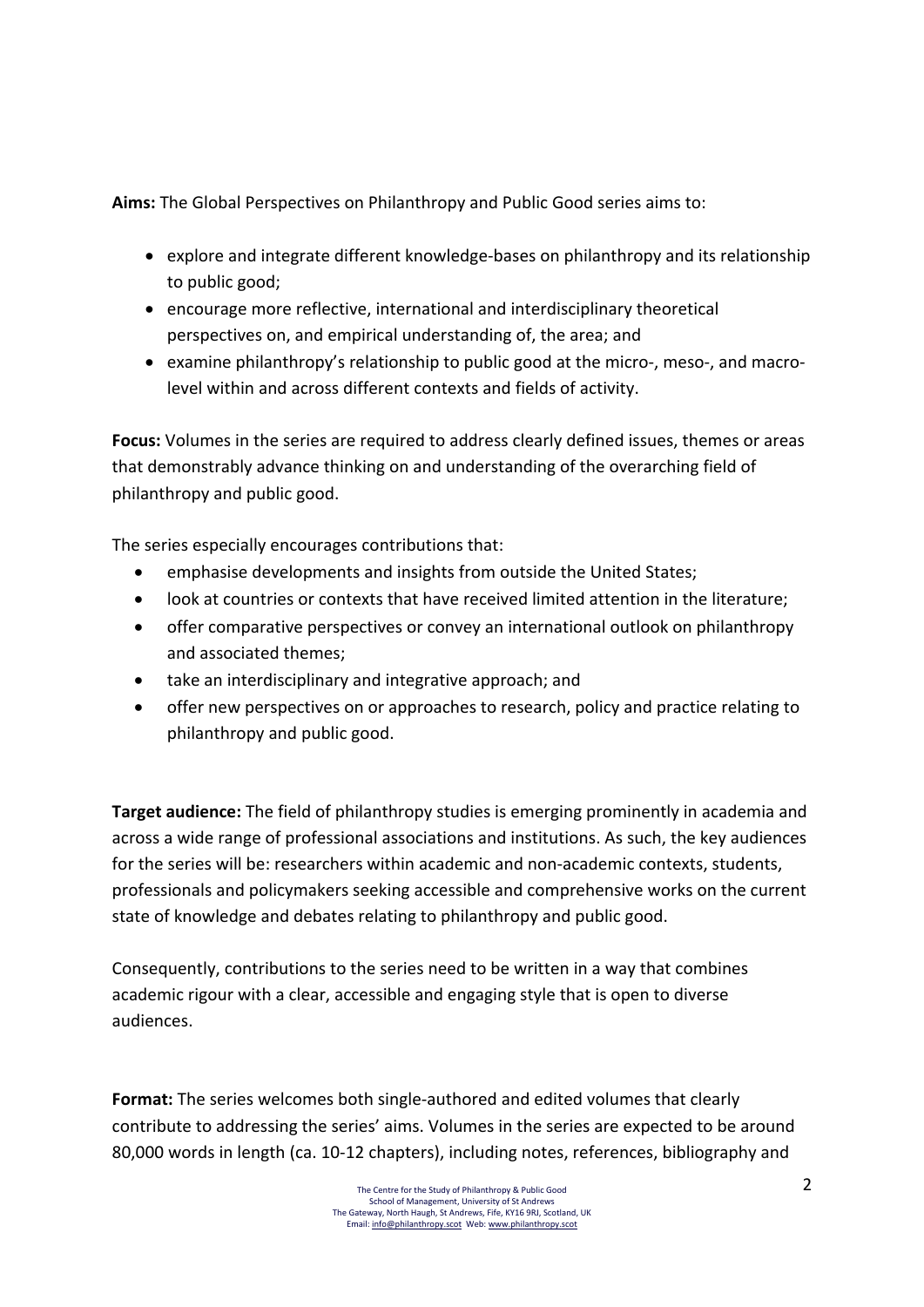other supplementary material. In addition, a foreword from the series editors will also be included as standard in each publication.

We appreciate that in some instances a volume might need to exceed this word limit. In those instances, this will be negotiated on an individual basis. The same applies to volumes that may need to use a large number of images and/or figures.

**Intellectual leadership:** The series is led from the Centre for the Study of Philanthropy & Public Good at the University of St Andrews and linked to the International Society for Third Sector Research (ISTR). The Centre's aim is to strengthen, enhance and challenge theory, practice and policy relating to philanthropy and its relationship to public good through highquality, internationally recognised research and scholarship; ISTR's mission is to increase, share, and apply knowledge about the third sector across the globe. The series' editors work with an international and interdisciplinary Editorial Advisory Committee that provides assistance and support. A full membership list of the Committee is available at http://www.philanthropy.scot/global-perspectives-philanthropy-public-good/ 

**Submission and review process:** Two pathways are used to develop the series' content:

*(1)* Open invitations for volumes – at any point, individuals or groups are invited to submit a speculative proposal with an outline idea to the editors

*(2) Specific invitations for volumes* – the editors also make specific invitations to individuals or groups considered to be likely to produce volumes or contributions of specific interest to the series

To allow for the efficient and timely review and processing of proposals, a two-stage review process is used.

## Stage 1 - Outline proposal

All potential authors or editors are encouraged to contact the series editors Tobias Jung, Shona Russell or Alina Baluch (editors@philanthropy.scot) with an outline proposal in the first instance.

The outline proposal should be no longer than two A4 pages and:

- state the name, position and organisational association of the author(s)/editor(s)
- provide a brief but clear overview of the idea/focus for the proposed volume;
- outline the basis and roots of the work and its unique contribution to the philanthropy field;
- explain how the proposed title relates to, and addresses the aims of, the series;